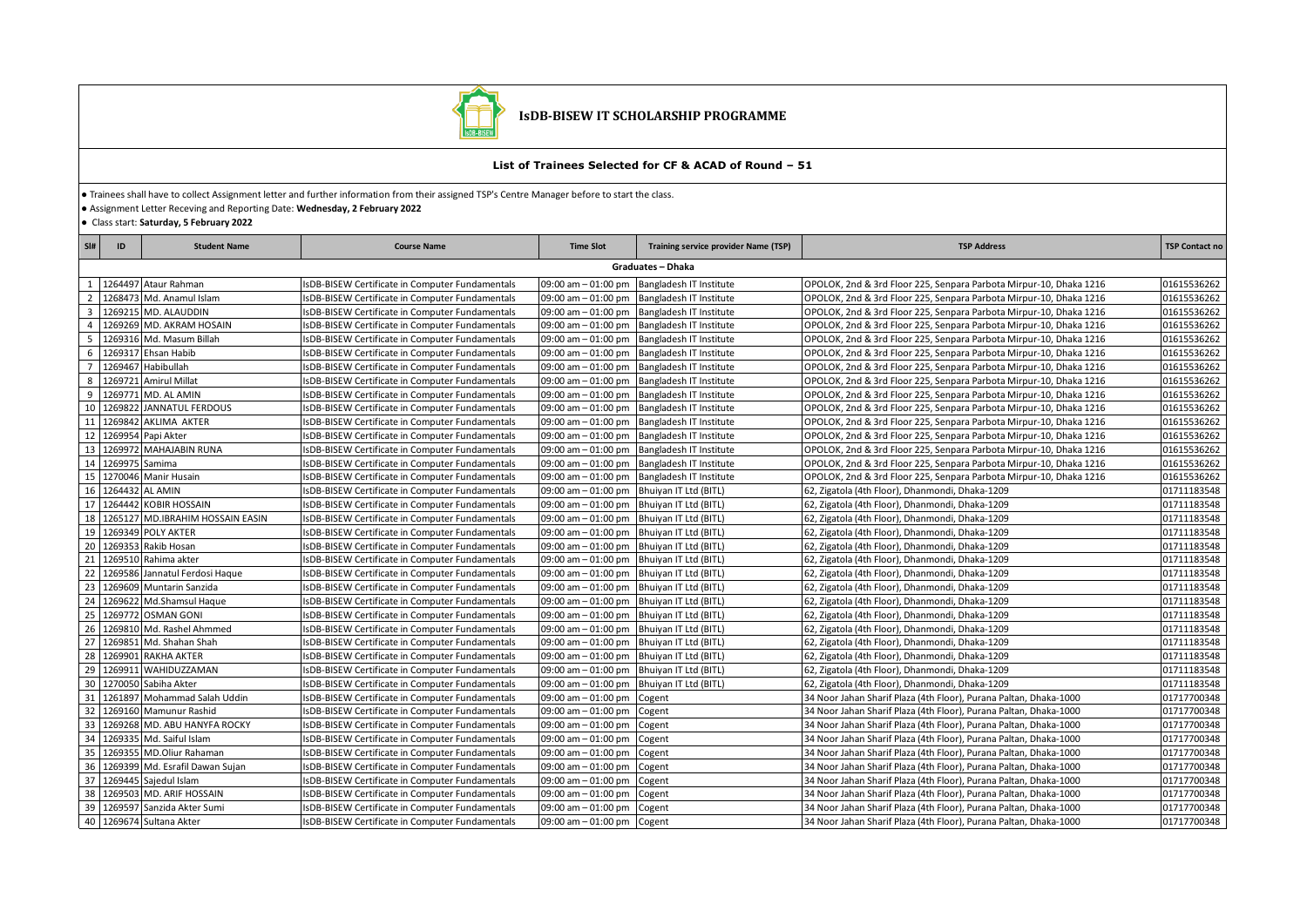|                       | 41 1269828 Most. Sabrina Saynom    | IsDB-BISEW Certificate in Computer Fundamentals | 09:00 am - 01:00 pm Cogent              |                                               | 34 Noor Jahan Sharif Plaza (4th Floor), Purana Paltan, Dhaka-1000       | 01717700348 |
|-----------------------|------------------------------------|-------------------------------------------------|-----------------------------------------|-----------------------------------------------|-------------------------------------------------------------------------|-------------|
| 42                    | 1269876 MD. AMIMUL EHSAN           | sDB-BISEW Certificate in Computer Fundamentals  | 09:00 am - 01:00 pm                     | Cogent                                        | 34 Noor Jahan Sharif Plaza (4th Floor), Purana Paltan, Dhaka-1000       | 01717700348 |
| 43                    | 1269962 Md. Fayzullah              | sDB-BISEW Certificate in Computer Fundamentals  | 09:00 am - 01:00 pm                     | Cogent                                        | 34 Noor Jahan Sharif Plaza (4th Floor), Purana Paltan, Dhaka-1000       | 01717700348 |
| 44                    | 1270013 ABDULLAH AL MAHDI          | sDB-BISEW Certificate in Computer Fundamentals  | 09:00 am - 01:00 pm                     | Cogent                                        | 34 Noor Jahan Sharif Plaza (4th Floor), Purana Paltan, Dhaka-1000       | 01717700348 |
| 45                    | 1270026 Ali Sarker                 | IsDB-BISEW Certificate in Computer Fundamentals | 09:00 am - 01:00 pm                     | Cogent                                        | 34 Noor Jahan Sharif Plaza (4th Floor), Purana Paltan, Dhaka-1000       | 01717700348 |
| 46                    | 1263716 Kawsar Alam                | IsDB-BISEW Certificate in Computer Fundamentals | 09:00 am - 01:00 pm                     | Jupiter IT                                    | Suite: 528, R H Home Center, 74/B/1(5th Floor), Green Road, Dhaka 1215  | 01743902317 |
| 47                    | 1269314 SALMA TABASSUM JAHAN       | sDB-BISEW Certificate in Computer Fundamentals  | 09:00 am - 01:00 pm                     | Jupiter IT                                    | Suite: 528, R H Home Center, 74/B/1(5th Floor), Green Road, Dhaka 1215  | 01743902317 |
| 48                    | 1269326 Sumana Akter Sumi          | sDB-BISEW Certificate in Computer Fundamentals  | 09:00 am - 01:00 pm                     | Jupiter IT                                    | Suite: 528, R H Home Center, 74/B/1(5th Floor), Green Road, Dhaka 1215  | 01743902317 |
| 49                    | 1269334 Md. Shafikul Islam         | sDB-BISEW Certificate in Computer Fundamentals  | 09:00 am - 01:00 pm                     | Jupiter IT                                    | Suite: 528, R H Home Center, 74/B/1(5th Floor), Green Road, Dhaka 1215  | 01743902317 |
| 50                    | 1269508 Inzamul Haque              | IsDB-BISEW Certificate in Computer Fundamentals | 09:00 am - 01:00 pm                     | Jupiter IT                                    | Suite: 528, R H Home Center, 74/B/1(5th Floor), Green Road, Dhaka 1215  | 01743902317 |
| 51                    | 1269549 Nur Mohammad Nurullah      | sDB-BISEW Certificate in Computer Fundamentals  | 09:00 am - 01:00 pm                     | Jupiter IT                                    | Suite: 528, R H Home Center, 74/B/1(5th Floor), Green Road, Dhaka 1215  | 01743902317 |
| 52                    | 1269731 Muhammad Mehedi Hasan khan | IsDB-BISEW Certificate in Computer Fundamentals | 09:00 am $-$ 01:00 pm                   | Jupiter IT                                    | Suite: 528, R H Home Center, 74/B/1(5th Floor), Green Road, Dhaka 1215  | 01743902317 |
| 53                    | 1269776 Mostakim                   | sDB-BISEW Certificate in Computer Fundamentals  | $09:00$ am $-01:00$ pm                  | Jupiter IT                                    | Suite: 528, R H Home Center, 74/B/1(5th Floor), Green Road, Dhaka 1215  | 01743902317 |
| 54                    | 1269836 Asraful Mollah             | sDB-BISEW Certificate in Computer Fundamentals  | 09:00 am - 01:00 pm                     | Jupiter IT                                    | Suite: 528, R H Home Center, 74/B/1(5th Floor), Green Road, Dhaka 1215  | 01743902317 |
| 55                    | 1269875 Jannatul Ferdous           | IsDB-BISEW Certificate in Computer Fundamentals | $09:00$ am $-01:00$ pm                  | Jupiter IT                                    | Suite: 528, R H Home Center, 74/B/1(5th Floor), Green Road, Dhaka 1215  | 01743902317 |
| 56                    | 1269886 Moklasa Chowdhury          | IsDB-BISEW Certificate in Computer Fundamentals | 09:00 am - 01:00 pm                     | Jupiter IT                                    | Suite: 528, R H Home Center, 74/B/1(5th Floor), Green Road, Dhaka 1215  | 01743902317 |
| 57                    | 1269924 SHARIFUL ISLAM             | sDB-BISEW Certificate in Computer Fundamentals  | 09:00 am - 01:00 pm                     | Jupiter IT                                    | Suite: 528, R H Home Center, 74/B/1(5th Floor), Green Road, Dhaka 1215  | 01743902317 |
| 58                    | 1269933 Md. Kadar Jamil Khandakar  | IsDB-BISEW Certificate in Computer Fundamentals | $09:00$ am $-01:00$ pm                  | Jupiter IT                                    | Suite: 528, R H Home Center, 74/B/1(5th Floor), Green Road, Dhaka 1215  | 01743902317 |
| 59                    | 1269934 Anwar Ibrahim              | IsDB-BISEW Certificate in Computer Fundamentals | 09:00 am - 01:00 pm                     | Jupiter IT                                    | Suite: 528, R H Home Center, 74/B/1(5th Floor), Green Road, Dhaka 1215  | 01743902317 |
| 60                    | 1270039 Md.Monir Hossain           | sDB-BISEW Certificate in Computer Fundamentals  | 09:00 am $-$ 01:00 pm                   | Jupiter IT                                    | Suite: 528, R H Home Center, 74/B/1(5th Floor), Green Road, Dhaka 1215  | 01743902317 |
| 61                    | 1265193 MD. RASHEDUL ISLAM         | sDB-BISEW Certificate in Computer Fundamentals  | 09:00 am - 01:00 pm                     | New Horizons CLC of Dhaka                     | Momtaz Plaza (3rd Floor), House #7, Road #4, Dhanmondi, Dhaka -1205     | 01711184464 |
| 62                    | 1265711 Md. Faridul Islam          | sDB-BISEW Certificate in Computer Fundamentals  | 09:00 am - 01:00 pm                     | New Horizons CLC of Dhaka                     | Momtaz Plaza (3rd Floor), House #7, Road #4, Dhanmondi, Dhaka -1205     | 01711184464 |
| 63                    | 1265911 Sakhawat Hossain           | IsDB-BISEW Certificate in Computer Fundamentals | 09:00 am - 01:00 pm                     | New Horizons CLC of Dhaka                     | Momtaz Plaza (3rd Floor), House #7, Road #4, Dhanmondi, Dhaka -1205     | 01711184464 |
| 64                    | 1268676 Mehedi Hasan Raj           | sDB-BISEW Certificate in Computer Fundamentals  | 09:00 am - 01:00 pm                     | New Horizons CLC of Dhaka                     | Momtaz Plaza (3rd Floor), House #7, Road #4, Dhanmondi, Dhaka -1205     | 01711184464 |
| 65                    | 1268761 Sultana Razia Ete          | IsDB-BISEW Certificate in Computer Fundamentals | 09:00 am $-$ 01:00 pm                   | New Horizons CLC of Dhaka                     | Momtaz Plaza (3rd Floor), House #7, Road #4, Dhanmondi, Dhaka -1205     | 01711184464 |
| 66                    | 1269343 MD. ANAS ABDULLAH          | sDB-BISEW Certificate in Computer Fundamentals  | 09:00 am - 01:00 pm                     | New Horizons CLC of Dhaka                     | Momtaz Plaza (3rd Floor), House #7, Road #4, Dhanmondi, Dhaka -1205     | 01711184464 |
| 67                    | 1269447 MOST. AFSANA SARKER        | IsDB-BISEW Certificate in Computer Fundamentals | 09:00 am - 01:00 pm                     | New Horizons CLC of Dhaka                     | Momtaz Plaza (3rd Floor), House #7, Road #4, Dhanmondi, Dhaka -1205     | 01711184464 |
| 68                    | 1269589 MD. Zahidul Islam          | sDB-BISEW Certificate in Computer Fundamentals  | $09:00$ am $-01:00$ pm                  | New Horizons CLC of Dhaka                     | Momtaz Plaza (3rd Floor), House #7, Road #4, Dhanmondi, Dhaka -1205     | 01711184464 |
| 69                    | 1269838 MD HASAN SAKLAIN           | IsDB-BISEW Certificate in Computer Fundamentals | 09:00 am - 01:00 pm                     | New Horizons CLC of Dhaka                     | Momtaz Plaza (3rd Floor), House #7, Road #4, Dhanmondi, Dhaka -1205     | 01711184464 |
| 70                    | 1269880 MD. SAKIB                  | sDB-BISEW Certificate in Computer Fundamentals  | 09:00 am - 01:00 pm                     | New Horizons CLC of Dhaka                     | Momtaz Plaza (3rd Floor), House # 7, Road # 4, Dhanmondi, Dhaka -1205   | 01711184464 |
| 71<br>1269896         | <b>SUMIYA AKTER</b>                | IsDB-BISEW Certificate in Computer Fundamentals | $09:00$ am $-01:00$ pm                  | New Horizons CLC of Dhaka                     | Momtaz Plaza (3rd Floor), House #7, Road #4, Dhanmondi, Dhaka -1205     | 01711184464 |
| 72                    | 1269913 Md. Maruf Hossain          | IsDB-BISEW Certificate in Computer Fundamentals | 09:00 am - 01:00 pm                     | New Horizons CLC of Dhaka                     | Momtaz Plaza (3rd Floor), House #7, Road #4, Dhanmondi, Dhaka -1205     | 01711184464 |
| 73                    | 1269921 MD NASIR UDDIN             | sDB-BISEW Certificate in Computer Fundamentals  | 09:00 am - 01:00 pm                     | New Horizons CLC of Dhaka                     | Momtaz Plaza (3rd Floor), House #7, Road #4, Dhanmondi, Dhaka -1205     | 01711184464 |
| 74                    | 1269990 FATEMA AKTER RUNA          | sDB-BISEW Certificate in Computer Fundamentals  |                                         | 09:00 am - 01:00 pm New Horizons CLC of Dhaka | Momtaz Plaza (3rd Floor), House #7, Road #4, Dhanmondi, Dhaka -1205     | 01711184464 |
| 75                    | 1269993 Md. Roman Islam Ali        | sDB-BISEW Certificate in Computer Fundamentals  | 09:00 am - 01:00 pm                     | New Horizons CLC of Dhaka                     | Momtaz Plaza (3rd Floor), House #7, Road #4, Dhanmondi, Dhaka -1205     | 01711184464 |
| 76                    | 1262298 Naymur Rahman              | IsDB-BISEW Certificate in Computer Fundamentals | $03:00 \text{ pm} - 07:00 \text{ pm}$   | Bangladesh IT Institute                       | OPOLOK, 2nd & 3rd Floor 225, Senpara Parbota Mirpur-10, Dhaka 1216      | 01615536262 |
| 77                    | 1269240 Md. Mahbur Rahman          | IsDB-BISEW Certificate in Computer Fundamentals |                                         | 03:00 pm - 07:00 pm Bangladesh IT Institute   | OPOLOK, 2nd & 3rd Floor 225, Senpara Parbota Mirpur-10, Dhaka 1216      | 01615536262 |
| 78                    | 1269279 MD.MESHKATUR RAHMAN        | IsDB-BISEW Certificate in Computer Fundamentals |                                         | 03:00 pm - 07:00 pm Bangladesh IT Institute   | OPOLOK, 2nd & 3rd Floor 225, Senpara Parbota Mirpur-10, Dhaka 1216      | 01615536262 |
| 79                    | 1269318 Faiza Islam Mumu           | sDB-BISEW Certificate in Computer Fundamentals  |                                         | 03:00 pm - 07:00 pm Bangladesh IT Institute   | OPOLOK, 2nd & 3rd Floor 225, Senpara Parbota Mirpur-10, Dhaka 1216      | 01615536262 |
| 80<br>1269324 Sharmin |                                    | IsDB-BISEW Certificate in Computer Fundamentals |                                         | 03:00 pm - 07:00 pm Bangladesh IT Institute   | OPOLOK, 2nd & 3rd Floor 225, Senpara Parbota Mirpur-10, Dhaka 1216      | 01615536262 |
| 81                    | 1269381 MD MAHFUJUR RAHMAN SIKDER  | IsDB-BISEW Certificate in Computer Fundamentals | $03:00 \text{ pm} - 07:00 \text{ pm}$   | Bangladesh IT Institute                       | OPOLOK, 2nd & 3rd Floor 225, Senpara Parbota Mirpur-10, Dhaka 1216      | 01615536262 |
| 82                    | 1269394 Md. Mizanur Rahman         | IsDB-BISEW Certificate in Computer Fundamentals |                                         | 03:00 pm - 07:00 pm Bangladesh IT Institute   | OPOLOK, 2nd & 3rd Floor 225, Senpara Parbota Mirpur-10, Dhaka 1216      | 01615536262 |
| 83                    | 1269396 SHEIKH SHAH GAZI SAJIB     | sDB-BISEW Certificate in Computer Fundamentals  |                                         | 03:00 pm - 07:00 pm Bangladesh IT Institute   | OPOLOK, 2nd & 3rd Floor 225, Senpara Parbota Mirpur-10, Dhaka 1216      | 01615536262 |
| 84                    | 1269451 Mohammad Ullah             | IsDB-BISEW Certificate in Computer Fundamentals |                                         | 03:00 pm - 07:00 pm Bangladesh IT Institute   | OPOLOK, 2nd & 3rd Floor 225, Senpara Parbota Mirpur-10, Dhaka 1216      | 01615536262 |
| 85                    | 1269513 MD. AHSAN HABIB            | IsDB-BISEW Certificate in Computer Fundamentals |                                         | 03:00 pm - 07:00 pm Bangladesh IT Institute   | OPOLOK, 2nd & 3rd Floor 225, Senpara Parbota Mirpur-10, Dhaka 1216      | 01615536262 |
| 86                    | 1269596 Md. Abu Naser Dipu         | sDB-BISEW Certificate in Computer Fundamentals  |                                         | 03:00 pm - 07:00 pm   Bangladesh IT Institute | OPOLOK, 2nd & 3rd Floor 225, Senpara Parbota Mirpur-10, Dhaka 1216      | 01615536262 |
| 87                    | 1269699 JAKIA SULTANA              | IsDB-BISEW Certificate in Computer Fundamentals |                                         | 03:00 pm - 07:00 pm   Bangladesh IT Institute | OPOLOK, 2nd & 3rd Floor 225, Senpara Parbota Mirpur-10, Dhaka 1216      | 01615536262 |
| 88                    | 1269815 Md. Yeasha Prodhan         | sDB-BISEW Certificate in Computer Fundamentals  |                                         | 03:00 pm - 07:00 pm Bangladesh IT Institute   | OPOLOK, 2nd & 3rd Floor 225, Senpara Parbota Mirpur-10, Dhaka 1216      | 01615536262 |
| 89                    | 1269825 MOHYMENUL ISLAM            | IsDB-BISEW Certificate in Computer Fundamentals |                                         | 03:00 pm - 07:00 pm Bangladesh IT Institute   | OPOLOK, 2nd & 3rd Floor 225, Senpara Parbota Mirpur-10, Dhaka 1216      | 01615536262 |
| 90                    | 1269912 Sharmin Jahan              | IsDB-BISEW Certificate in Computer Fundamentals |                                         | 03:00 pm - 07:00 pm Bangladesh IT Institute   | OPOLOK, 2nd & 3rd Floor 225, Senpara Parbota Mirpur-10, Dhaka 1216      | 01615536262 |
| 91                    | 1263249 MD. SHAFAYET ULLAH         | IsDB-BISEW Certificate in Computer Fundamentals | 03:00 pm - 07:00 pm   BIRDS A&Z LIMITED |                                               | 924/1, PR Tower, Level-6th, Begum Rokeya Sarani, Shewrapara, Dhaka 1216 | 01720024432 |
| 92<br>1265507         | ARIFA AKTER URME                   | sDB-BISEW Certificate in Computer Fundamentals  | 03:00 pm - 07:00 pm BIRDS A&Z LIMITED   |                                               | 924/1, PR Tower, Level-6th, Begum Rokeya Sarani, Shewrapara, Dhaka 1216 | 01720024432 |
| 93                    | 1269216 Md Faruk Hossain           | IsDB-BISEW Certificate in Computer Fundamentals | 03:00 pm - 07:00 pm BIRDS A&Z LIMITED   |                                               | 924/1, PR Tower, Level-6th, Begum Rokeya Sarani, Shewrapara, Dhaka 1216 | 01720024432 |
| 94                    | 1269232 MD Nasiruddin              | IsDB-BISEW Certificate in Computer Fundamentals | 03:00 pm - 07:00 pm BIRDS A&Z LIMITED   |                                               | 924/1, PR Tower, Level-6th, Begum Rokeya Sarani, Shewrapara, Dhaka 1216 | 01720024432 |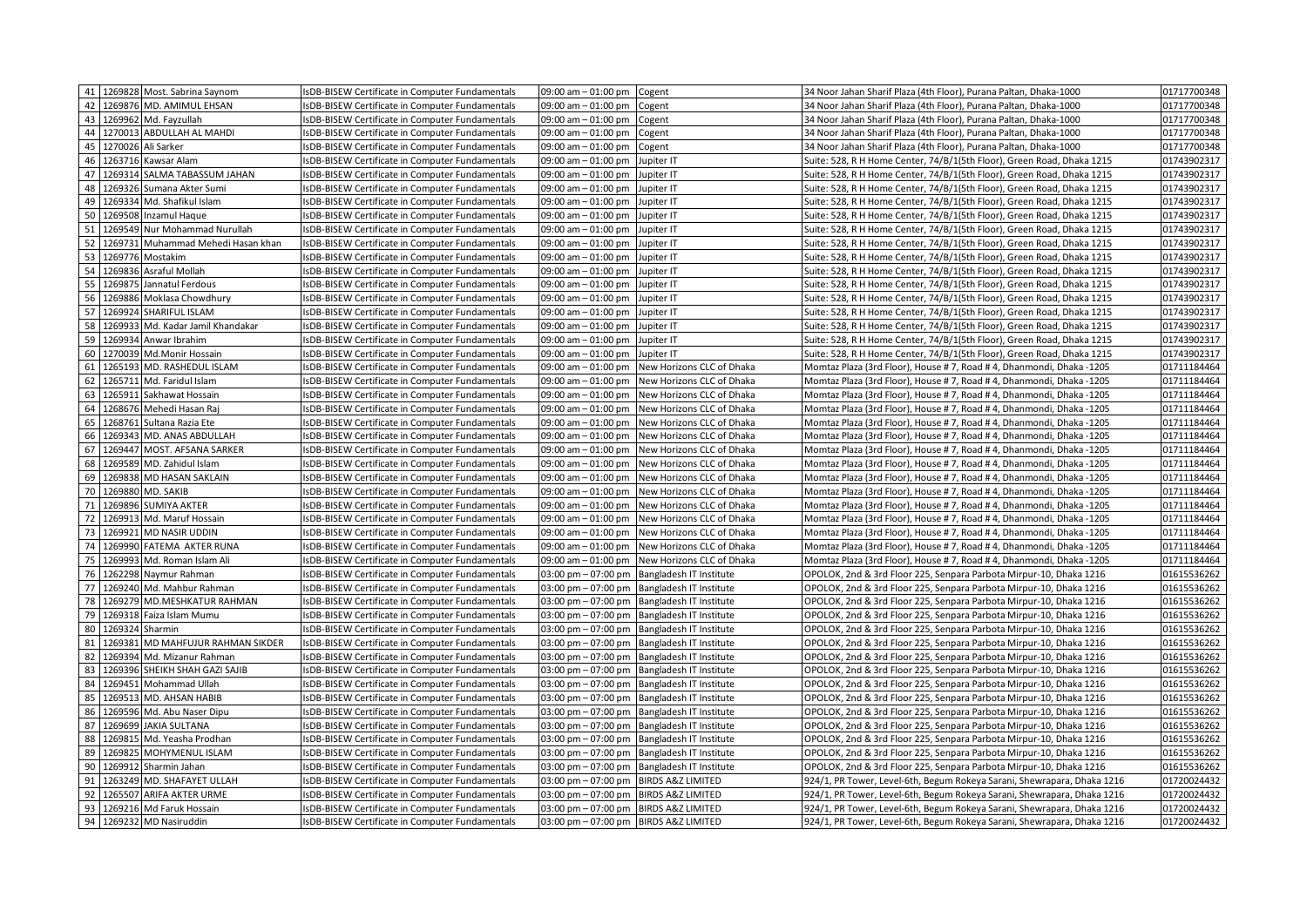|    | 95 1269313 Jannatul Mawa            | IsDB-BISEW Certificate in Computer Fundamentals | $03:00 \text{ pm} - 07:00 \text{ pm}$<br><b>BIRDS A&amp;Z LIMITED</b> | 924/1, PR Tower, Level-6th, Begum Rokeya Sarani, Shewrapara, Dhaka 1216 | 01720024432 |
|----|-------------------------------------|-------------------------------------------------|-----------------------------------------------------------------------|-------------------------------------------------------------------------|-------------|
| 96 | 1269363 Atikur Rahman               | sDB-BISEW Certificate in Computer Fundamentals  | $03:00$ pm $-07:00$ pm<br><b>BIRDS A&amp;Z LIMITED</b>                | 924/1, PR Tower, Level-6th, Begum Rokeya Sarani, Shewrapara, Dhaka 1216 | 01720024432 |
| 97 | 1269418 MOHAMMAD RASEL              | sDB-BISEW Certificate in Computer Fundamentals  | 03:00 pm - 07:00 pm BIRDS A&Z LIMITED                                 | 924/1, PR Tower, Level-6th, Begum Rokeya Sarani, Shewrapara, Dhaka 1216 | 01720024432 |
| 98 | 1269525 Sumaiya Afrin               | sDB-BISEW Certificate in Computer Fundamentals  | 03:00 pm - 07:00 pm<br><b>BIRDS A&amp;Z LIMITED</b>                   | 924/1, PR Tower, Level-6th, Begum Rokeya Sarani, Shewrapara, Dhaka 1216 | 01720024432 |
| 99 | 1269624 SM MIZAN                    | IsDB-BISEW Certificate in Computer Fundamentals | $03:00 \text{ pm} - 07:00 \text{ pm}$<br><b>BIRDS A&amp;Z LIMITED</b> | 924/1, PR Tower, Level-6th, Begum Rokeya Sarani, Shewrapara, Dhaka 1216 | 01720024432 |
|    | 100 1269726 Soahib Al Kawsar        | IsDB-BISEW Certificate in Computer Fundamentals | $03:00 \text{ pm} - 07:00 \text{ pm}$<br><b>BIRDS A&amp;Z LIMITED</b> | 924/1, PR Tower, Level-6th, Begum Rokeya Sarani, Shewrapara, Dhaka 1216 | 01720024432 |
|    | 101 1269770 Md.Sumsul Arifin        | sDB-BISEW Certificate in Computer Fundamentals  | $03:00 \text{ pm} - 07:00 \text{ pm}$<br><b>BIRDS A&amp;Z LIMITED</b> | 924/1, PR Tower, Level-6th, Begum Rokeya Sarani, Shewrapara, Dhaka 1216 | 01720024432 |
|    | 102 1269804 Syed Amirullah          | IsDB-BISEW Certificate in Computer Fundamentals | $03:00 \text{ pm} - 07:00 \text{ pm}$<br><b>BIRDS A&amp;Z LIMITED</b> | 924/1, PR Tower, Level-6th, Begum Rokeya Sarani, Shewrapara, Dhaka 1216 | 01720024432 |
|    | 103 1270008 Mohammad Jahid Hasan    | IsDB-BISEW Certificate in Computer Fundamentals | <b>BIRDS A&amp;Z LIMITED</b><br>$03:00 \text{ pm} - 07:00 \text{ pm}$ | 924/1, PR Tower, Level-6th, Begum Rokeya Sarani, Shewrapara, Dhaka 1216 | 01720024432 |
|    | 104 1270014 AHSANUL BANNA TAMIM     | IsDB-BISEW Certificate in Computer Fundamentals | 03:00 pm - 07:00 pm<br><b>BIRDS A&amp;Z LIMITED</b>                   | 924/1, PR Tower, Level-6th, Begum Rokeya Sarani, Shewrapara, Dhaka 1216 | 01720024432 |
|    | 105 1270029 FARNANDA ALAM           | IsDB-BISEW Certificate in Computer Fundamentals | 03:00 pm - 07:00 pm<br><b>BIRDS A&amp;Z LIMITED</b>                   | 924/1, PR Tower, Level-6th, Begum Rokeya Sarani, Shewrapara, Dhaka 1216 | 01720024432 |
|    | 106 1265542 Md. Farhad Hossan       | IsDB-BISEW Certificate in Computer Fundamentals | $03:00 \text{ pm} - 07:00 \text{ pm}$<br>Cogent                       | 34 Noor Jahan Sharif Plaza (4th Floor), Purana Paltan, Dhaka-1000       | 01717700348 |
|    | 107 1268150 Abdul Ahad              | IsDB-BISEW Certificate in Computer Fundamentals | $03:00 \text{ pm} - 07:00 \text{ pm}$<br>Cogent                       | 34 Noor Jahan Sharif Plaza (4th Floor), Purana Paltan, Dhaka-1000       | 01717700348 |
|    | 108 1268363 ABDUS SHUKUR            | IsDB-BISEW Certificate in Computer Fundamentals | $03:00 \text{ pm} - 07:00 \text{ pm}$<br>Cogent                       | 34 Noor Jahan Sharif Plaza (4th Floor), Purana Paltan, Dhaka-1000       | 01717700348 |
|    | 109 1269321 MD. DIN ISLAM           | sDB-BISEW Certificate in Computer Fundamentals  | 03:00 pm - 07:00 pm<br>Cogent                                         | 34 Noor Jahan Sharif Plaza (4th Floor), Purana Paltan, Dhaka-1000       | 01717700348 |
|    | 110 1269521 MD. HABIBUR RAHMAN      | IsDB-BISEW Certificate in Computer Fundamentals | $03:00 \text{ pm} - 07:00 \text{ pm}$<br>Cogent                       | 34 Noor Jahan Sharif Plaza (4th Floor), Purana Paltan, Dhaka-1000       | 01717700348 |
|    | 111 1269572 Md Mazharul Islam Rakib | sDB-BISEW Certificate in Computer Fundamentals  | 03:00 pm - 07:00 pm<br>Cogent                                         | 34 Noor Jahan Sharif Plaza (4th Floor), Purana Paltan, Dhaka-1000       | 01717700348 |
|    | 112 1269636 NOKIBUL HASAN           | IsDB-BISEW Certificate in Computer Fundamentals | $03:00 \text{ pm} - 07:00 \text{ pm}$<br>Cogent                       | 34 Noor Jahan Sharif Plaza (4th Floor), Purana Paltan, Dhaka-1000       | 01717700348 |
|    | 113 1269732 Anowar Hossain          | IsDB-BISEW Certificate in Computer Fundamentals | 03:00 pm - 07:00 pm<br>Cogent                                         | 34 Noor Jahan Sharif Plaza (4th Floor), Purana Paltan, Dhaka-1000       | 01717700348 |
|    | 114 1269778 Mamun Ahammed           | sDB-BISEW Certificate in Computer Fundamentals  | $03:00 \text{ pm} - 07:00 \text{ pm}$<br>Cogent                       | 34 Noor Jahan Sharif Plaza (4th Floor), Purana Paltan, Dhaka-1000       | 01717700348 |
|    | 115 1269797 Md. Aminul Islam Toky   | IsDB-BISEW Certificate in Computer Fundamentals | $03:00 \text{ pm} - 07:00 \text{ pm}$<br>Cogent                       | 34 Noor Jahan Sharif Plaza (4th Floor), Purana Paltan, Dhaka-1000       | 01717700348 |
|    | 116 1269889 MD. ABDULLAH SULTANY    | IsDB-BISEW Certificate in Computer Fundamentals | $03:00$ pm $-07:00$ pm<br>Cogent                                      | 34 Noor Jahan Sharif Plaza (4th Floor), Purana Paltan, Dhaka-1000       | 01717700348 |
|    | 117 1269989 IMTIAZ HOSSAIN          | IsDB-BISEW Certificate in Computer Fundamentals | 03:00 pm - 07:00 pm<br>Cogent                                         | 34 Noor Jahan Sharif Plaza (4th Floor), Purana Paltan, Dhaka-1000       | 01717700348 |
|    | 118 1269999 Abdur Razzak            | IsDB-BISEW Certificate in Computer Fundamentals | $03:00$ pm $-07:00$ pm<br>Cogent                                      | 34 Noor Jahan Sharif Plaza (4th Floor), Purana Paltan, Dhaka-1000       | 01717700348 |
|    | 119 1270004 NAZMUL HASSAN           | sDB-BISEW Certificate in Computer Fundamentals  | $03:00$ pm $-07:00$ pm<br>Cogent                                      | 34 Noor Jahan Sharif Plaza (4th Floor), Purana Paltan, Dhaka-1000       | 01717700348 |
|    | 120 1270035<br><b>IMRAN HOSSAIN</b> | sDB-BISEW Certificate in Computer Fundamentals  | $03:00 \text{ pm} - 07:00 \text{ pm}$<br>Cogent                       | 34 Noor Jahan Sharif Plaza (4th Floor), Purana Paltan, Dhaka-1000       | 01717700348 |
|    | 121 1262538 Md.Rabiul Hasan         | sDB-BISEW Certificate in Computer Fundamentals  | $03:00 \text{ pm} - 07:00 \text{ pm}$<br>Dot Com Systems Ltd          | F. Haque Tower (8th Floor), 107 Bir Uttam C R Dutta Road, Dhaka -1205   | 01709086205 |
|    | 122 1267091 S. M. Ishtiaque         | sDB-BISEW Certificate in Computer Fundamentals  | $03:00$ pm $-07:00$ pm<br>Dot Com Systems Ltd                         | F. Haque Tower (8th Floor), 107 Bir Uttam C R Dutta Road, Dhaka -1205   | 01709086205 |
|    | 123 1267887 MD. IMTIAZ              | sDB-BISEW Certificate in Computer Fundamentals  | $03:00 \text{ pm} - 07:00 \text{ pm}$<br>Dot Com Systems Ltd          | F. Haque Tower (8th Floor), 107 Bir Uttam C R Dutta Road, Dhaka -1205   | 01709086205 |
|    | 124 1268743 Md. Mamun Sarder        | sDB-BISEW Certificate in Computer Fundamentals  | $03:00 \text{ pm} - 07:00 \text{ pm}$<br>Dot Com Systems Ltd          | F. Haque Tower (8th Floor), 107 Bir Uttam C R Dutta Road, Dhaka -1205   | 01709086205 |
|    | 125 1269371 Md. Samiul Haque        | IsDB-BISEW Certificate in Computer Fundamentals | $03:00 \text{ pm} - 07:00 \text{ pm}$<br>Dot Com Systems Ltd          | F. Haque Tower (8th Floor), 107 Bir Uttam C R Dutta Road, Dhaka -1205   | 01709086205 |
|    | 126 1269378 MD. MAHADE HASAN        | IsDB-BISEW Certificate in Computer Fundamentals | 03:00 pm - 07:00 pm<br>Dot Com Systems Ltd                            | F. Haque Tower (8th Floor), 107 Bir Uttam C R Dutta Road, Dhaka -1205   | 01709086205 |
|    | 127 1269469 MD Raihan Kabir         | sDB-BISEW Certificate in Computer Fundamentals  | 03:00 pm - 07:00 pm<br>Dot Com Systems Ltd                            | F. Haque Tower (8th Floor), 107 Bir Uttam C R Dutta Road, Dhaka -1205   | 01709086205 |
|    | 128 1269480 MD.JAHIDUL ISLAM        | sDB-BISEW Certificate in Computer Fundamentals  | $03:00 \text{ pm} - 07:00 \text{ pm}$<br>Dot Com Systems Ltd          | F. Haque Tower (8th Floor), 107 Bir Uttam C R Dutta Road, Dhaka -1205   | 01709086205 |
|    | 129 1269527 IRIN AKTER              | IsDB-BISEW Certificate in Computer Fundamentals | $03:00 \text{ pm} - 07:00 \text{ pm}$<br>Dot Com Systems Ltd          | F. Haque Tower (8th Floor), 107 Bir Uttam C R Dutta Road, Dhaka -1205   | 01709086205 |
|    | 130 1269719 TANIA SULTANA           | IsDB-BISEW Certificate in Computer Fundamentals | 03:00 pm - 07:00 pm<br>Dot Com Systems Ltd                            | F. Haque Tower (8th Floor), 107 Bir Uttam C R Dutta Road, Dhaka -1205   | 01709086205 |
|    | 131 1269818 Md. Shaon Khalifa       | IsDB-BISEW Certificate in Computer Fundamentals | $03:00 \text{ pm} - 07:00 \text{ pm}$<br>Dot Com Systems Ltd          | F. Haque Tower (8th Floor), 107 Bir Uttam C R Dutta Road, Dhaka -1205   | 01709086205 |
|    | 132 1269910 Sayed Amiruzzaman       | sDB-BISEW Certificate in Computer Fundamentals  | $03:00 \text{ pm} - 07:00 \text{ pm}$<br>Dot Com Systems Ltd          | F. Haque Tower (8th Floor), 107 Bir Uttam C R Dutta Road, Dhaka -1205   | 01709086205 |
|    | 133 1269927 Musfikur Rahman Tomal   | IsDB-BISEW Certificate in Computer Fundamentals | $03:00 \text{ pm} - 07:00 \text{ pm}$<br>Dot Com Systems Ltd          | F. Haque Tower (8th Floor), 107 Bir Uttam C R Dutta Road, Dhaka -1205   | 01709086205 |
|    | 134 1269958 Jannatul Khatun         | IsDB-BISEW Certificate in Computer Fundamentals | $03:00 \text{ pm} - 07:00 \text{ pm}$<br>Dot Com Systems Ltd          | F. Haque Tower (8th Floor), 107 Bir Uttam C R Dutta Road, Dhaka -1205   | 01709086205 |
|    | 135 1269979 Md. Zawadul Karim       | IsDB-BISEW Certificate in Computer Fundamentals | 03:00 pm - 07:00 pm<br>Dot Com Systems Ltd                            | F. Haque Tower (8th Floor), 107 Bir Uttam C R Dutta Road, Dhaka -1205   | 01709086205 |
|    | 136 1261630 MD. OMAR FARUQUE        | IsDB-BISEW Certificate in Computer Fundamentals | $03:00 \text{ pm} - 07:00 \text{ pm}$<br>Jupiter IT                   | Suite: 528, R H Home Center, 74/B/1(5th Floor), Green Road, Dhaka 1215  | 01743902317 |
|    | 137 1266100 Abu Nasir Uddin         | sDB-BISEW Certificate in Computer Fundamentals  | $03:00 \text{ pm} - 07:00 \text{ pm}$<br>Jupiter IT                   | Suite: 528, R H Home Center, 74/B/1(5th Floor), Green Road, Dhaka 1215  | 01743902317 |
|    | 138 1266448 Md. Golam Hossain       | IsDB-BISEW Certificate in Computer Fundamentals | $03:00 \text{ pm} - 07:00 \text{ pm}$<br>Jupiter IT                   | Suite: 528, R H Home Center, 74/B/1(5th Floor), Green Road, Dhaka 1215  | 01743902317 |
|    | 139 1267805 Md. Nadiruzzaman        | IsDB-BISEW Certificate in Computer Fundamentals | 03:00 pm - 07:00 pm<br>Jupiter IT                                     | Suite: 528, R H Home Center, 74/B/1(5th Floor), Green Road, Dhaka 1215  | 01743902317 |
|    | 140 1269385 MD. ALMAFUZ             | sDB-BISEW Certificate in Computer Fundamentals  | 03:00 pm - 07:00 pm<br>Jupiter IT                                     | Suite: 528, R H Home Center, 74/B/1(5th Floor), Green Road, Dhaka 1215  | 01743902317 |
|    | 141 1269439 MD. MAHABUR RAHMAN      | IsDB-BISEW Certificate in Computer Fundamentals | $03:00 \text{ pm} - 07:00 \text{ pm}$<br>Jupiter IT                   | Suite: 528, R H Home Center, 74/B/1(5th Floor), Green Road, Dhaka 1215  | 01743902317 |
|    | 142 1269473 MD. SHIPON HOSEN        | IsDB-BISEW Certificate in Computer Fundamentals | $03:00 \text{ pm} - 07:00 \text{ pm}$<br>Jupiter IT                   | Suite: 528, R H Home Center, 74/B/1(5th Floor), Green Road, Dhaka 1215  | 01743902317 |
|    | 143 1269489 SOHEL RANA              | IsDB-BISEW Certificate in Computer Fundamentals | 03:00 pm - 07:00 pm<br>Jupiter IT                                     | Suite: 528, R H Home Center, 74/B/1(5th Floor), Green Road, Dhaka 1215  | 01743902317 |
|    | 144 1269577 Mahamud Hasan           | IsDB-BISEW Certificate in Computer Fundamentals | $03:00 \text{ pm} - 07:00 \text{ pm}$<br>Jupiter IT                   | Suite: 528, R H Home Center, 74/B/1(5th Floor), Green Road, Dhaka 1215  | 01743902317 |
|    | 145 1269642 Md. Moheyminul          | sDB-BISEW Certificate in Computer Fundamentals  | $03:00 \text{ pm} - 07:00 \text{ pm}$<br>Jupiter IT                   | Suite: 528, R H Home Center, 74/B/1(5th Floor), Green Road, Dhaka 1215  | 01743902317 |
|    | 146 1269664 MD. ABDUR RAHMAN        | sDB-BISEW Certificate in Computer Fundamentals  | $03:00 \text{ pm} - 07:00 \text{ pm}$<br>Jupiter IT                   | Suite: 528, R H Home Center, 74/B/1(5th Floor), Green Road, Dhaka 1215  | 01743902317 |
|    | 147 1269745 Rashedul Islam          | IsDB-BISEW Certificate in Computer Fundamentals | $03:00 \text{ pm} - 07:00 \text{ pm}$<br>Jupiter IT                   | Suite: 528, R H Home Center, 74/B/1(5th Floor), Green Road, Dhaka 1215  | 01743902317 |
|    | 148 1269816 Rakibul Hasib           | IsDB-BISEW Certificate in Computer Fundamentals | 03:00 pm - 07:00 pm<br>Jupiter IT                                     | Suite: 528, R H Home Center, 74/B/1(5th Floor), Green Road, Dhaka 1215  | 01743902317 |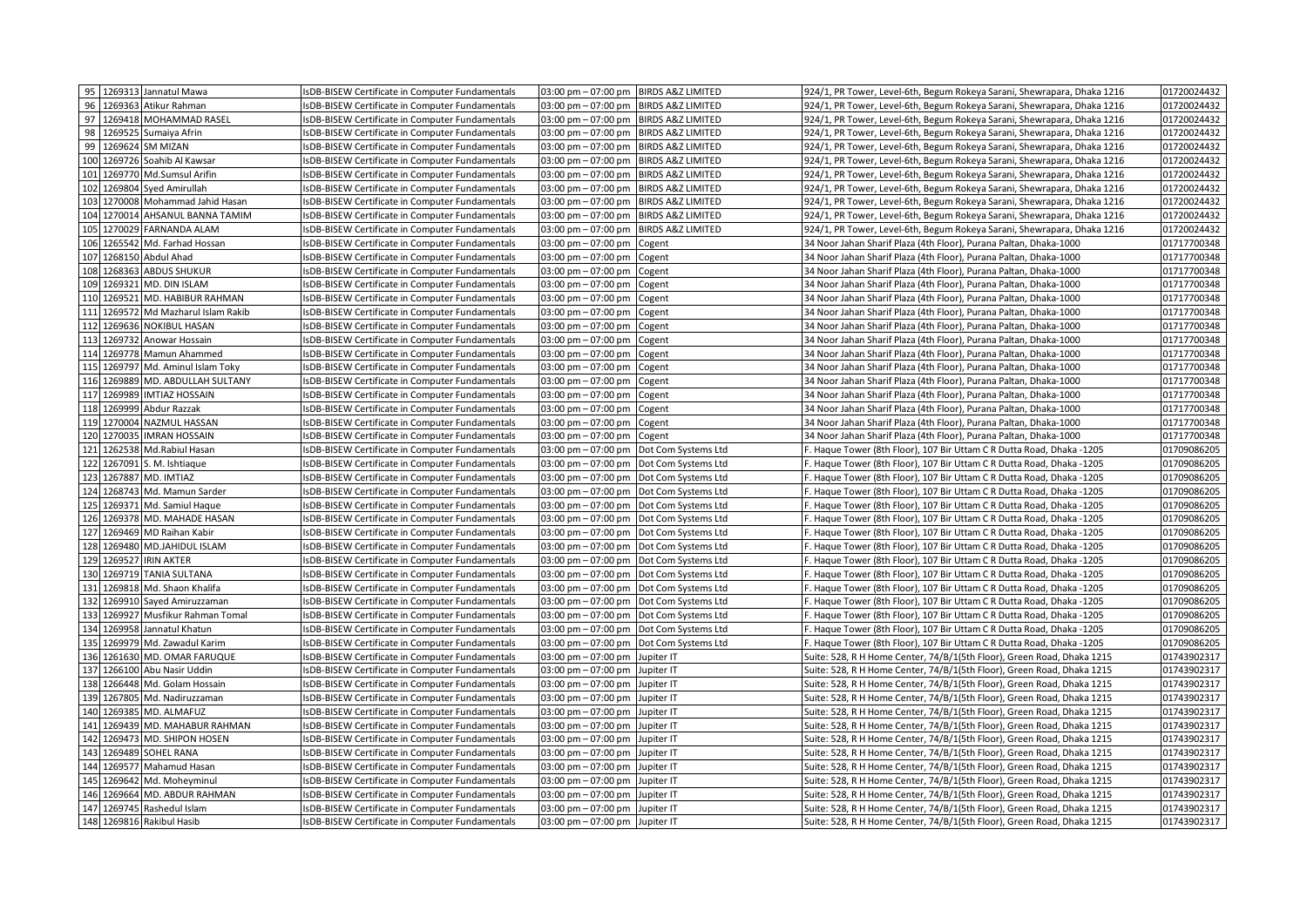|                         |             | 149 1269840 MD. KHAIRUL ISLAM ZIBON                            | sDB-BISEW Certificate in Computer Fundamentals                                                   | 03:00 pm - 07:00 pm Jupiter IT                  |                                                                              | Suite: 528, R H Home Center, 74/B/1(5th Floor), Green Road, Dhaka 1215                                           | 01743902317                |
|-------------------------|-------------|----------------------------------------------------------------|--------------------------------------------------------------------------------------------------|-------------------------------------------------|------------------------------------------------------------------------------|------------------------------------------------------------------------------------------------------------------|----------------------------|
|                         |             | 150 1270028 Md. Atiqur Rahman                                  | sDB-BISEW Certificate in Computer Fundamentals                                                   | $03:00 \text{ pm} - 07:00 \text{ pm}$           | Jupiter IT                                                                   | Suite: 528, R H Home Center, 74/B/1(5th Floor), Green Road, Dhaka 1215                                           | 01743902317                |
|                         |             | 151 1263814 Md. Hasanuzzaman                                   | sDB-BISEW Certificate in Computer Fundamentals                                                   |                                                 | 03:00 pm - 07:00 pm New Horizons CLC of Dhaka                                | Momtaz Plaza (3rd Floor), House #7, Road #4, Dhanmondi, Dhaka -1205                                              | 01711184464                |
|                         |             | 152 1267071 MD. OHIDUL ISLAM                                   | sDB-BISEW Certificate in Computer Fundamentals                                                   |                                                 | 03:00 pm - 07:00 pm New Horizons CLC of Dhaka                                | Momtaz Plaza (3rd Floor), House # 7, Road # 4, Dhanmondi, Dhaka -1205                                            | 01711184464                |
|                         |             | 153 1268784 Md. Shohel Rana                                    | sDB-BISEW Certificate in Computer Fundamentals                                                   | $03:00$ pm $-07:00$ pm                          | New Horizons CLC of Dhaka                                                    | Momtaz Plaza (3rd Floor), House #7, Road #4, Dhanmondi, Dhaka -1205                                              | 01711184464                |
|                         |             | 154 1268872 Md. Sajib Miah                                     | sDB-BISEW Certificate in Computer Fundamentals                                                   | $03:00 \text{ pm} - 07:00 \text{ pm}$           | New Horizons CLC of Dhaka                                                    | Momtaz Plaza (3rd Floor), House # 7, Road # 4, Dhanmondi, Dhaka -1205                                            | 01711184464                |
|                         |             | 155 1269482 Asif Mahmud                                        | sDB-BISEW Certificate in Computer Fundamentals                                                   |                                                 | 03:00 pm - 07:00 pm New Horizons CLC of Dhaka                                | Momtaz Plaza (3rd Floor), House #7, Road #4, Dhanmondi, Dhaka -1205                                              | 01711184464                |
|                         |             | 156 1269487 SHARIFUL ISLAM                                     | sDB-BISEW Certificate in Computer Fundamentals                                                   | 03:00 pm - 07:00 pm                             | New Horizons CLC of Dhaka                                                    | Momtaz Plaza (3rd Floor), House #7, Road #4, Dhanmondi, Dhaka -1205                                              | 01711184464                |
|                         |             | 157 1269502 MD. RASHEDUZZAMAN                                  | sDB-BISEW Certificate in Computer Fundamentals                                                   | $03:00 \text{ pm} - 07:00 \text{ pm}$           | New Horizons CLC of Dhaka                                                    | Momtaz Plaza (3rd Floor), House #7, Road #4, Dhanmondi, Dhaka -1205                                              | 01711184464                |
|                         |             | 158 1269701 ZAHIDUL SIKDER                                     | sDB-BISEW Certificate in Computer Fundamentals                                                   | $03:00 \text{ pm} - 07:00 \text{ pm}$           | New Horizons CLC of Dhaka                                                    | Momtaz Plaza (3rd Floor), House # 7, Road # 4, Dhanmondi, Dhaka -1205                                            | 01711184464                |
|                         |             | 159 1269706 MD. ENAMUL HAQUE                                   | sDB-BISEW Certificate in Computer Fundamentals                                                   |                                                 | 03:00 pm - 07:00 pm New Horizons CLC of Dhaka                                | Momtaz Plaza (3rd Floor), House #7, Road #4, Dhanmondi, Dhaka -1205                                              | 01711184464                |
|                         |             | 160 1269709 MD. Tajnur Rahman                                  | sDB-BISEW Certificate in Computer Fundamentals                                                   | 03:00 pm - 07:00 pm                             | New Horizons CLC of Dhaka                                                    | Momtaz Plaza (3rd Floor), House # 7, Road # 4, Dhanmondi, Dhaka -1205                                            | 01711184464                |
|                         |             | 161 1269753 Md: Golam Rabbany                                  | sDB-BISEW Certificate in Computer Fundamentals                                                   | $03:00 \text{ pm} - 07:00 \text{ pm}$           | New Horizons CLC of Dhaka                                                    | Momtaz Plaza (3rd Floor), House #7, Road #4, Dhanmondi, Dhaka -1205                                              | 01711184464                |
|                         |             | 162 1269817 SABUJ HOSSAIN                                      | sDB-BISEW Certificate in Computer Fundamentals                                                   | 03:00 pm - 07:00 pm                             | New Horizons CLC of Dhaka                                                    | Momtaz Plaza (3rd Floor), House # 7, Road # 4, Dhanmondi, Dhaka -1205                                            | 01711184464                |
|                         |             | 163 1269821 Rabiul islam                                       | sDB-BISEW Certificate in Computer Fundamentals                                                   |                                                 | 03:00 pm - 07:00 pm New Horizons CLC of Dhaka                                | Momtaz Plaza (3rd Floor), House #7, Road #4, Dhanmondi, Dhaka -1205                                              | 01711184464                |
|                         |             | 164 1269885 K. M. Abdullah Asif                                | sDB-BISEW Certificate in Computer Fundamentals                                                   |                                                 | 03:00 pm - 07:00 pm New Horizons CLC of Dhaka                                | Momtaz Plaza (3rd Floor), House #7, Road #4, Dhanmondi, Dhaka -1205                                              | 01711184464                |
|                         |             | 165 1270031 Md. Sihab Uddin                                    | sDB-BISEW Certificate in Computer Fundamentals                                                   | $03:00 \text{ pm} - 07:00 \text{ pm}$           | New Horizons CLC of Dhaka                                                    | Momtaz Plaza (3rd Floor), House #7, Road #4, Dhanmondi, Dhaka -1205                                              | 01711184464                |
|                         |             | 166 1267963 Humayra kobir                                      | sDB-BISEW Certificate in Computer Fundamentals                                                   | 03:00 pm – 07:00 pm                             | The Computers Limited DHK                                                    | Dhaka Metro Scout Bhaban(1st Floor), 54, Inner Circular Road, Dhaka-1000                                         | 01927299607                |
|                         |             | 167 1267986 Sumaiya Ara Ushnata                                | sDB-BISEW Certificate in Computer Fundamentals                                                   |                                                 | 03:00 pm - 07:00 pm The Computers Limited DHK                                | Dhaka Metro Scout Bhaban(1st Floor), 54, Inner Circular Road, Dhaka-1000                                         | 01927299607                |
|                         |             | 168 1269029 Mohammad Rafsun Jany                               | sDB-BISEW Certificate in Computer Fundamentals                                                   |                                                 | 03:00 pm - 07:00 pm The Computers Limited DHK                                | Dhaka Metro Scout Bhaban(1st Floor), 54, Inner Circular Road, Dhaka-1000                                         | 01927299607                |
|                         |             | 169 1269257 MD.AMJAD HOSSAIN                                   | sDB-BISEW Certificate in Computer Fundamentals                                                   | $03:00 \text{ pm} - 07:00 \text{ pm}$           | The Computers Limited DHK                                                    | Dhaka Metro Scout Bhaban(1st Floor), 54, Inner Circular Road, Dhaka-1000                                         | 01927299607                |
|                         |             | 170 1269339 Md. Jobayed Ahmmed                                 | sDB-BISEW Certificate in Computer Fundamentals                                                   |                                                 | 03:00 pm - 07:00 pm The Computers Limited DHK                                | Dhaka Metro Scout Bhaban(1st Floor), 54, Inner Circular Road, Dhaka-1000                                         | 01927299607                |
|                         |             | 171 1269354 ABDUR ROB                                          | sDB-BISEW Certificate in Computer Fundamentals                                                   |                                                 | 03:00 pm - 07:00 pm The Computers Limited DHK                                | Dhaka Metro Scout Bhaban(1st Floor), 54, Inner Circular Road, Dhaka-1000                                         | 01927299607                |
|                         | 172 1269431 | Nawrin akter                                                   | sDB-BISEW Certificate in Computer Fundamentals                                                   | $03:00 \text{ pm} - 07:00 \text{ pm}$           | The Computers Limited DHK                                                    | Dhaka Metro Scout Bhaban(1st Floor), 54, Inner Circular Road, Dhaka-1000                                         | 01927299607                |
|                         |             | 173 1269456 Md Arif Ahmed                                      | sDB-BISEW Certificate in Computer Fundamentals                                                   | $03:00 \text{ pm} - 07:00 \text{ pm}$           | The Computers Limited DHK                                                    | Dhaka Metro Scout Bhaban(1st Floor), 54, Inner Circular Road, Dhaka-1000                                         | 01927299607                |
|                         |             | 174 1269499 ASADUJJAMAN                                        | sDB-BISEW Certificate in Computer Fundamentals                                                   |                                                 | 03:00 pm - 07:00 pm The Computers Limited DHK                                | Dhaka Metro Scout Bhaban(1st Floor), 54, Inner Circular Road, Dhaka-1000                                         | 01927299607                |
|                         |             | 175 1269592 Jannatul Ferdaush                                  | sDB-BISEW Certificate in Computer Fundamentals                                                   |                                                 | 03:00 pm - 07:00 pm The Computers Limited DHK                                | Dhaka Metro Scout Bhaban(1st Floor), 54, Inner Circular Road, Dhaka-1000                                         | 01927299607                |
|                         |             | 176 1269723 Abdul Kader                                        | sDB-BISEW Certificate in Computer Fundamentals                                                   |                                                 | 03:00 pm - 07:00 pm The Computers Limited DHK                                | Dhaka Metro Scout Bhaban(1st Floor), 54, Inner Circular Road, Dhaka-1000                                         | 01927299607                |
|                         |             | 177 1269839 Sohanur Rahman                                     | sDB-BISEW Certificate in Computer Fundamentals                                                   | $03:00 \text{ pm} - 07:00 \text{ pm}$           | The Computers Limited DHK                                                    | Dhaka Metro Scout Bhaban(1st Floor), 54, Inner Circular Road, Dhaka-1000                                         | 01927299607                |
|                         |             | 178 1269845 SHAKIL AHMMED                                      | sDB-BISEW Certificate in Computer Fundamentals                                                   |                                                 | 03:00 pm - 07:00 pm The Computers Limited DHK                                | Dhaka Metro Scout Bhaban(1st Floor), 54, Inner Circular Road, Dhaka-1000                                         | 01927299607                |
|                         |             | 179 1269955 Minhazul Islam                                     | sDB-BISEW Certificate in Computer Fundamentals                                                   |                                                 | 03:00 pm - 07:00 pm The Computers Limited DHK                                | Dhaka Metro Scout Bhaban(1st Floor), 54, Inner Circular Road, Dhaka-1000                                         | 01927299607                |
|                         |             | 180 1270007 Md. Shafiqul Islam                                 | sDB-BISEW Certificate in Computer Fundamentals                                                   |                                                 | 03:00 pm - 07:00 pm The Computers Limited DHK                                | Dhaka Metro Scout Bhaban(1st Floor), 54, Inner Circular Road, Dhaka-1000                                         | 01927299607                |
|                         |             |                                                                |                                                                                                  |                                                 | Graduates - Chattagram                                                       |                                                                                                                  |                            |
|                         |             |                                                                |                                                                                                  |                                                 |                                                                              |                                                                                                                  |                            |
|                         |             | 1 1261742 IMAM HOSEN                                           | IsDB-BISEW Certificate in Computer Fundamentals                                                  | 09:00 am - 01:00 pm                             | Daffodil Institute of IT, Chittagong                                         | Daffodil Tower 94, Sk. Mujib Road, Agrabad, Chattogram                                                           | 01713493269                |
| 2                       |             | 1264152 MD. YOUNUS                                             | sDB-BISEW Certificate in Computer Fundamentals                                                   | 09:00 am - 01:00 pm                             | Daffodil Institute of IT, Chittagong                                         | Daffodil Tower 94, Sk. Mujib Road, Agrabad, Chattogram                                                           | 01713493269                |
| $\overline{\mathbf{3}}$ |             | 1265805 Manirul Islam                                          | sDB-BISEW Certificate in Computer Fundamentals                                                   | 09:00 am - 01:00 pm                             | Daffodil Institute of IT, Chittagong                                         | Daffodil Tower 94, Sk. Mujib Road, Agrabad, Chattogram                                                           | 01713493269                |
| $\overline{4}$<br>5     |             | 1267858 Md. Ala Uddin                                          | sDB-BISEW Certificate in Computer Fundamentals                                                   | 09:00 am - 01:00 pm                             | Daffodil Institute of IT, Chittagong                                         | Daffodil Tower 94, Sk. Mujib Road, Agrabad, Chattogram                                                           | 01713493269                |
|                         |             | 1268816 Amran Mia                                              | sDB-BISEW Certificate in Computer Fundamentals                                                   | 09:00 am - 01:00 pm                             | Daffodil Institute of IT, Chittagong                                         | Daffodil Tower 94, Sk. Mujib Road, Agrabad, Chattogram                                                           | 01713493269                |
| 6                       |             | 1269356 Md. Tahsinur Rahman                                    | sDB-BISEW Certificate in Computer Fundamentals                                                   | 09:00 am - 01:00 pm                             | Daffodil Institute of IT, Chittagong                                         | Daffodil Tower 94, Sk. Mujib Road, Agrabad, Chattogram                                                           | 01713493269                |
| 7<br>8                  |             | 1269458 MOHAMMAD MOSLIM UDDIN<br>1269492 Hossain Mohammad Naim | sDB-BISEW Certificate in Computer Fundamentals<br>sDB-BISEW Certificate in Computer Fundamentals | 09:00 am - 01:00 pm<br>09:00 am - 01:00 pm      | Daffodil Institute of IT, Chittagong<br>Daffodil Institute of IT, Chittagong | Daffodil Tower 94, Sk. Mujib Road, Agrabad, Chattogram<br>Daffodil Tower 94, Sk. Mujib Road, Agrabad, Chattogram | 01713493269<br>01713493269 |
| 9                       |             | 1269536 Md. Delowar Hossain                                    |                                                                                                  |                                                 |                                                                              |                                                                                                                  | 01713493269                |
| 10                      |             | 1269792 S M Munjir                                             | sDB-BISEW Certificate in Computer Fundamentals                                                   | 09:00 am - 01:00 pm                             | Daffodil Institute of IT, Chittagong                                         | Daffodil Tower 94, Sk. Mujib Road, Agrabad, Chattogram                                                           |                            |
|                         |             | 11 1269862 Amir Mahmood                                        | sDB-BISEW Certificate in Computer Fundamentals                                                   | 09:00 am - 01:00 pm<br>09:00 am - 01:00 pm      | Daffodil Institute of IT, Chittagong                                         | Daffodil Tower 94, Sk. Mujib Road, Agrabad, Chattogram                                                           | 01713493269<br>01713493269 |
| 12                      |             | 1269956 MD.NURUL ISLAM                                         | sDB-BISEW Certificate in Computer Fundamentals                                                   |                                                 | Daffodil Institute of IT, Chittagong                                         | Daffodil Tower 94, Sk. Mujib Road, Agrabad, Chattogram                                                           | 01713493269                |
|                         |             | 13 1270036 Md. Jamal Uddin                                     | sDB-BISEW Certificate in Computer Fundamentals<br>sDB-BISEW Certificate in Computer Fundamentals | $09:00$ am $-01:00$ pm<br>09:00 am $-$ 01:00 pm | Daffodil Institute of IT, Chittagong<br>Daffodil Institute of IT, Chittagong | Daffodil Tower 94, Sk. Mujib Road, Agrabad, Chattogram<br>Daffodil Tower 94, Sk. Mujib Road, Agrabad, Chattogram | 01713493269                |
|                         |             | 14 1268764 Md. Ziaul Hoque Ripon                               | sDB-BISEW Certificate in Computer Fundamentals                                                   | $03:00 \text{ pm} - 07:00 \text{ pm}$           | Daffodil Institute of IT, Chittagong                                         | Daffodil Tower 94, Sk. Mujib Road, Agrabad, Chattogram                                                           | 01713493269                |
|                         |             | 15 1269227 GOLAM HOSEN                                         | sDB-BISEW Certificate in Computer Fundamentals                                                   |                                                 | 03:00 pm - 07:00 pm   Daffodil Institute of IT, Chittagong                   | Daffodil Tower 94, Sk. Mujib Road, Agrabad, Chattogram                                                           | 01713493269                |
|                         | 16 1269293  | Murshedul Karim                                                | sDB-BISEW Certificate in Computer Fundamentals                                                   | $03:00 \text{ pm} - 07:00 \text{ pm}$           | Daffodil Institute of IT, Chittagong                                         | Daffodil Tower 94, Sk. Mujib Road, Agrabad, Chattogram                                                           | 01713493269                |
|                         |             | 17 1269400 Mohammad Forkan Uddin Meah                          | IsDB-BISEW Certificate in Computer Fundamentals                                                  | $03:00 \text{ pm} - 07:00 \text{ pm}$           | Daffodil Institute of IT, Chittagong                                         | Daffodil Tower 94, Sk. Mujib Road, Agrabad, Chattogram                                                           | 01713493269                |
| 18                      |             | 1269443 Mahmudul hasan                                         | sDB-BISEW Certificate in Computer Fundamentals                                                   |                                                 | 03:00 pm - 07:00 pm   Daffodil Institute of IT, Chittagong                   | Daffodil Tower 94, Sk. Mujib Road, Agrabad, Chattogram                                                           | 01713493269                |
|                         |             | 19 1269648 MD. Mizanur Rahman                                  | sDB-BISEW Certificate in Computer Fundamentals                                                   |                                                 | 03:00 pm - 07:00 pm   Daffodil Institute of IT, Chittagong                   | Daffodil Tower 94, Sk. Mujib Road, Agrabad, Chattogram                                                           | 01713493269                |
|                         |             | 20 1269868 Ariful Islam                                        | sDB-BISEW Certificate in Computer Fundamentals                                                   |                                                 | 03:00 pm - 07:00 pm Daffodil Institute of IT, Chittagong                     | Daffodil Tower 94, Sk. Mujib Road, Agrabad, Chattogram                                                           | 01713493269                |
|                         |             | 21 1269899 Imteaz Ikram                                        | IsDB-BISEW Certificate in Computer Fundamentals                                                  |                                                 | 03:00 pm - 07:00 pm Daffodil Institute of IT, Chittagong                     | Daffodil Tower 94, Sk. Mujib Road, Agrabad, Chattogram                                                           | 01713493269                |
|                         |             |                                                                |                                                                                                  |                                                 |                                                                              |                                                                                                                  |                            |